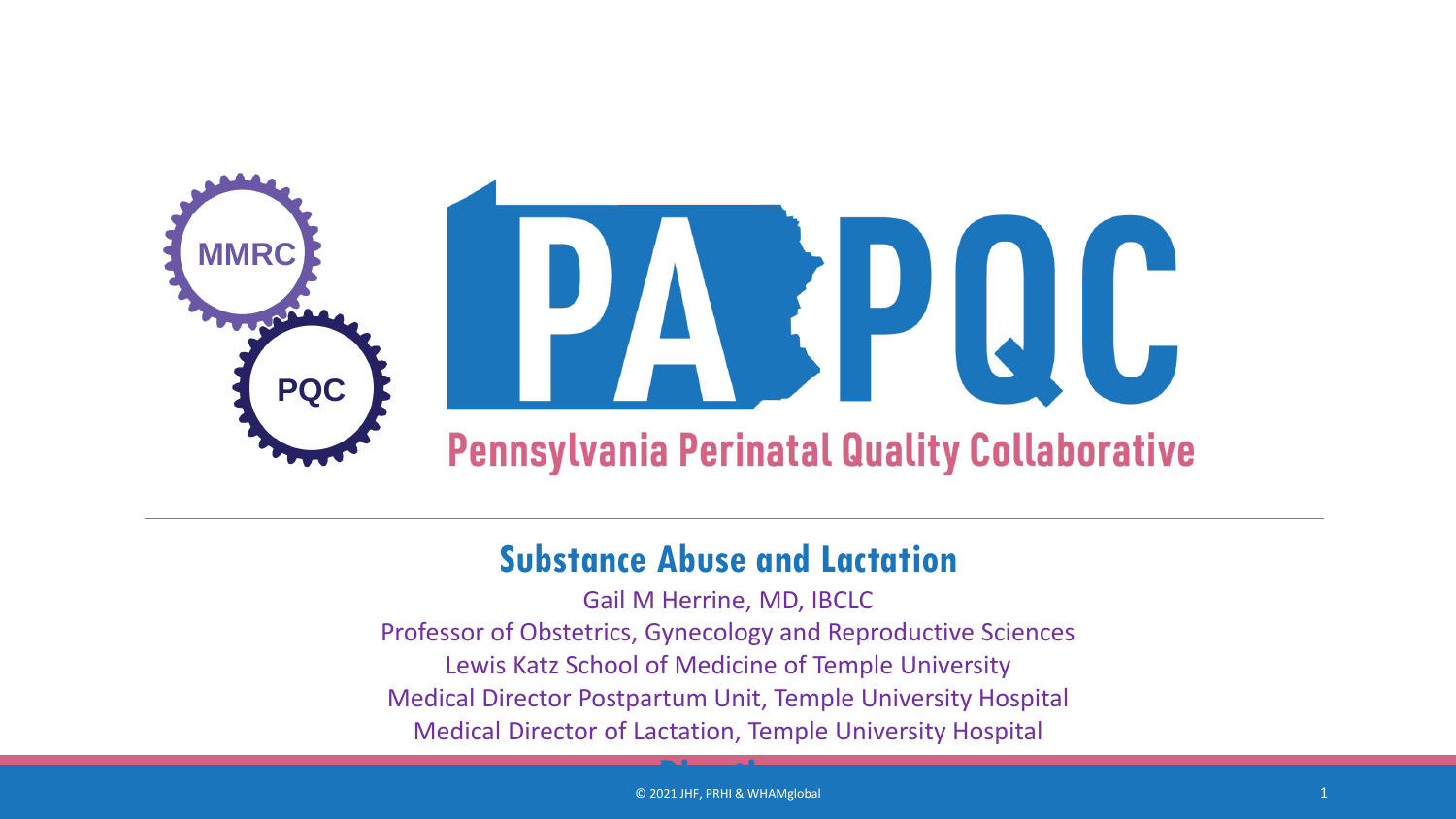### **Disclosures**

Board Member, Academy of Breastfeeding Medicine

ACOG: Member: Breastfeeding Expert Work Group

NIH-RO1, Co-PI, Incentivize Breastfeeding

NIDA, PI, Evaluate App to help postop C/S Patients with pain management

Keystone 10 speaker/consultant

I have no relevant financial relationships with the manufacturer(s) of any commercial product(s) and/or provider(s) of commercial services discussed in this CME activity.

I do not intend to discuss an unapproved/investigative use of a commercial product/device in my presentation.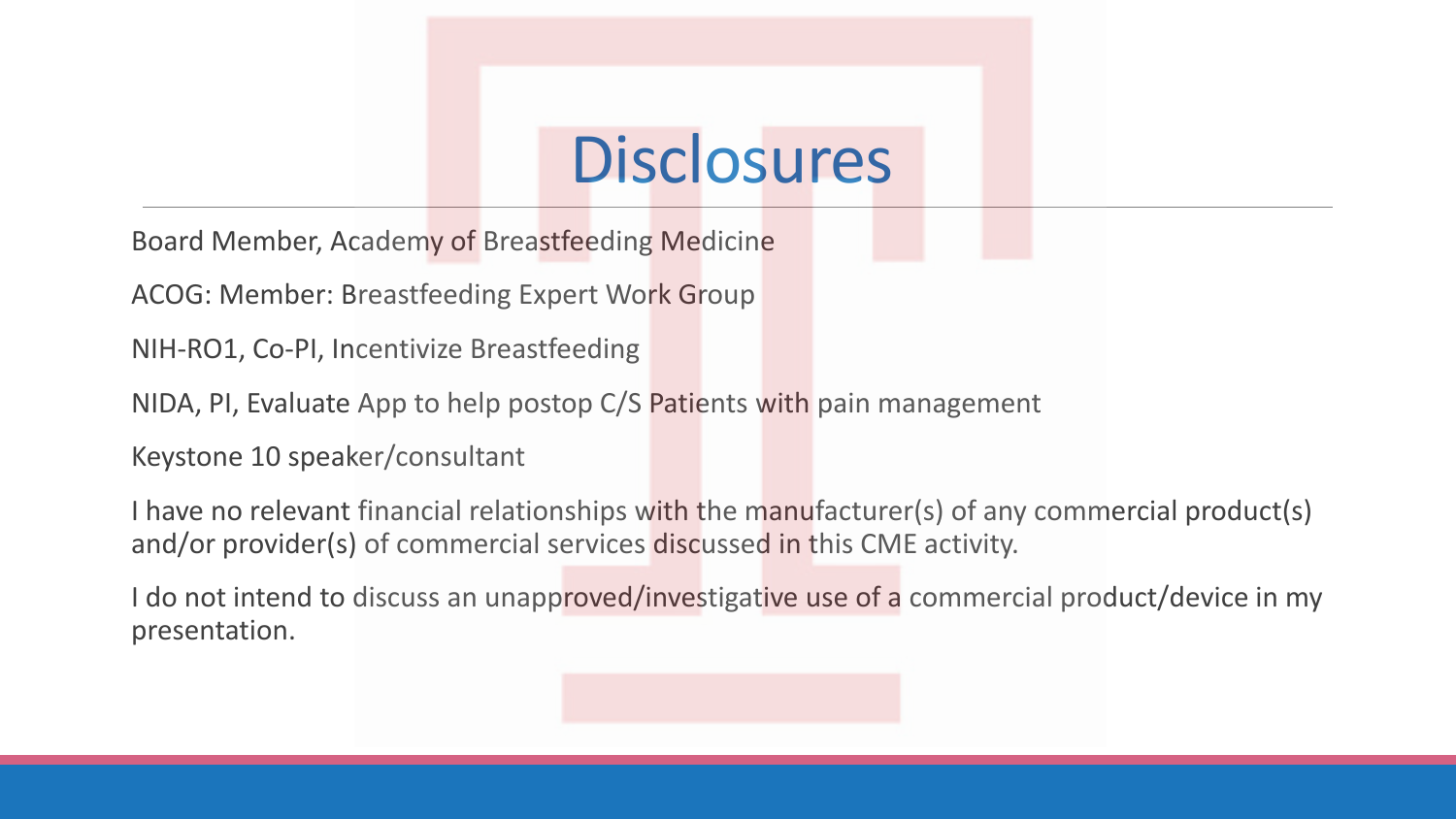## Breastfeeding in Setting of Drug Use

Respect Individual/Autonomy

Patient in methadone, suboxone or subutex program with negative drug screen throughout pregnancy

Illicit Drug use breastfeeding is not recommended Patient using PCP, methamphetamine, opioids, alcohol Patient using MJ, daily or occasionally Respect Decisions they make to or NOT to breastfeed Very little substance transferred in first 48 hours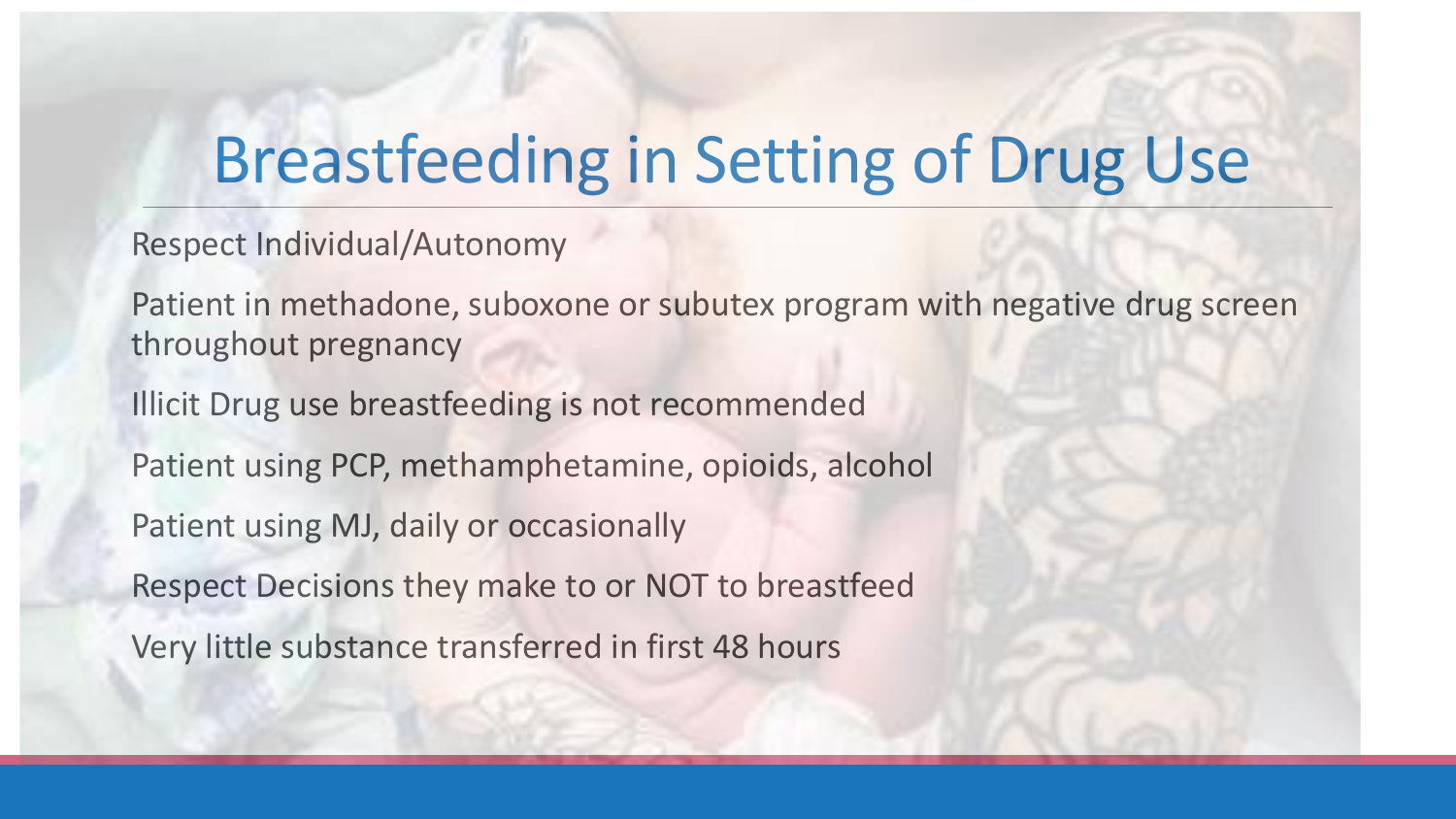### Methadone

Fairly well studied compared to other substances

Conc of methadone in BM low

Mothers on stable dose of methadone should be encouraged to BF irrespective of dose

Exposed infant typically have high environmental risk profiles

70% infants with have NAS- which can affect ability to BF- BF may reduce duration and severity of these symptoms

Babies need to be observed in nursery for at least 5 days postpartum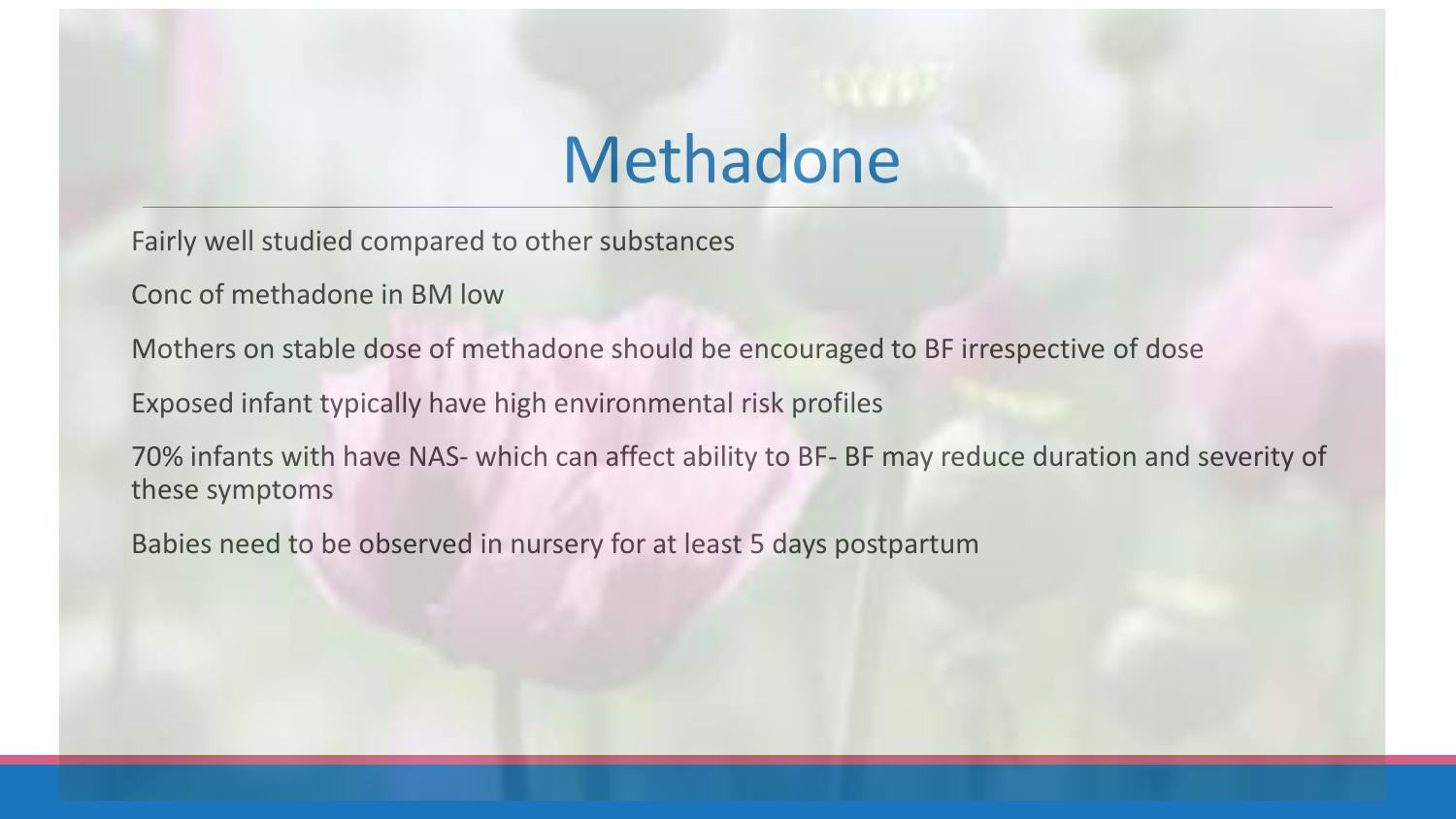# Buprenorphine (Subutex)

- Buprenorphine partial opioid agonist
- Conc low in BM
- Decreases NAS
- Babies need to be observed for at least 3 days in hospitalHO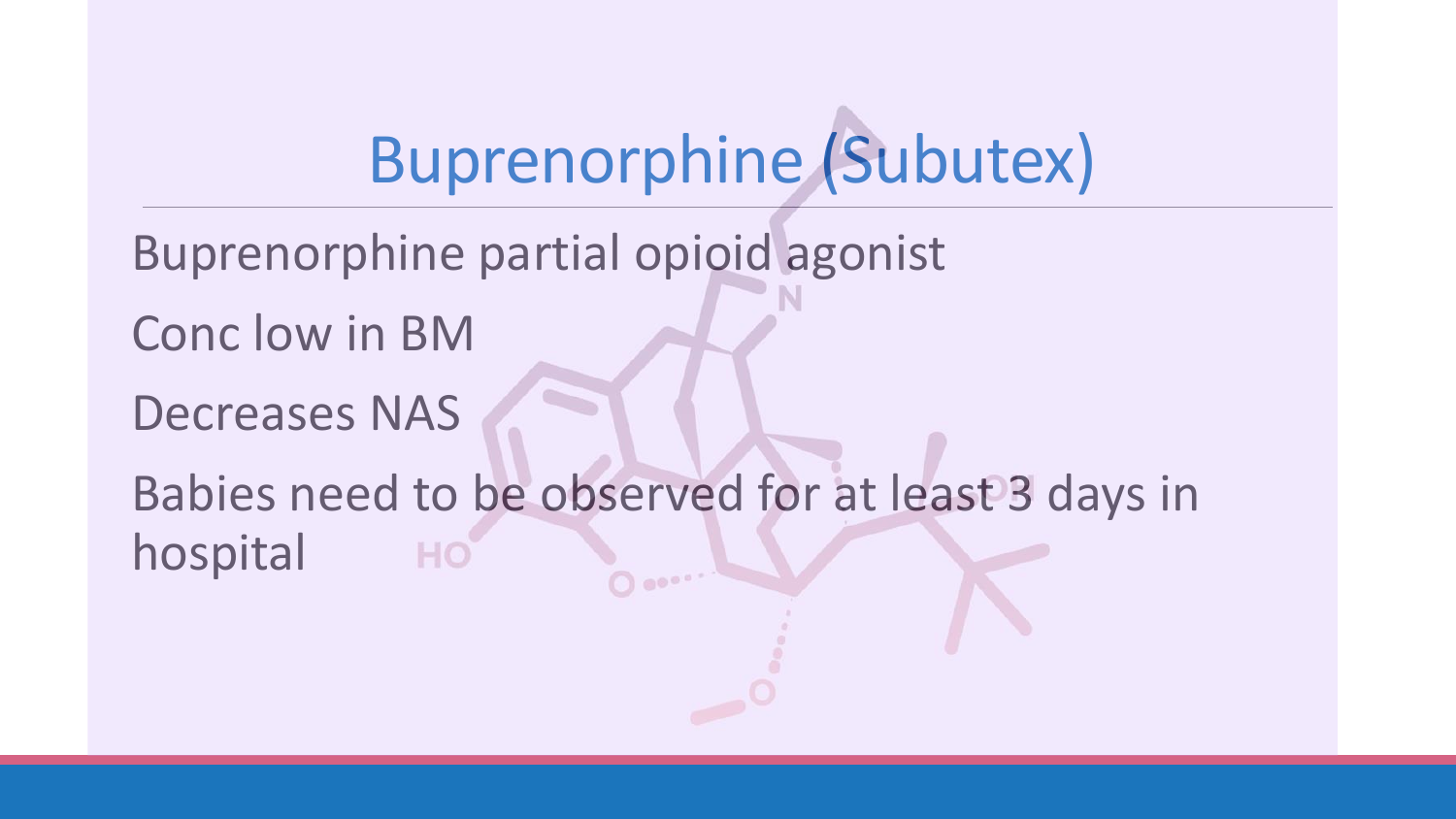# Marijuana

THC is present in human milk up to 8 times that of maternal plasma level

Long half- life (25-57 hours), + urine drug screen for up to 2-3 weeks, chronic v occasional user

Lipophilic is rapidly distributed to brain and fat tissue

Exposure to during critical periods of brain development can induce subtle and long-lasting neurofunctional alterations

Exposure to second-hand MJ smoke by infants has been assoc with 2 times risk of SIDS, BF decreases risk of SIDs- conundrum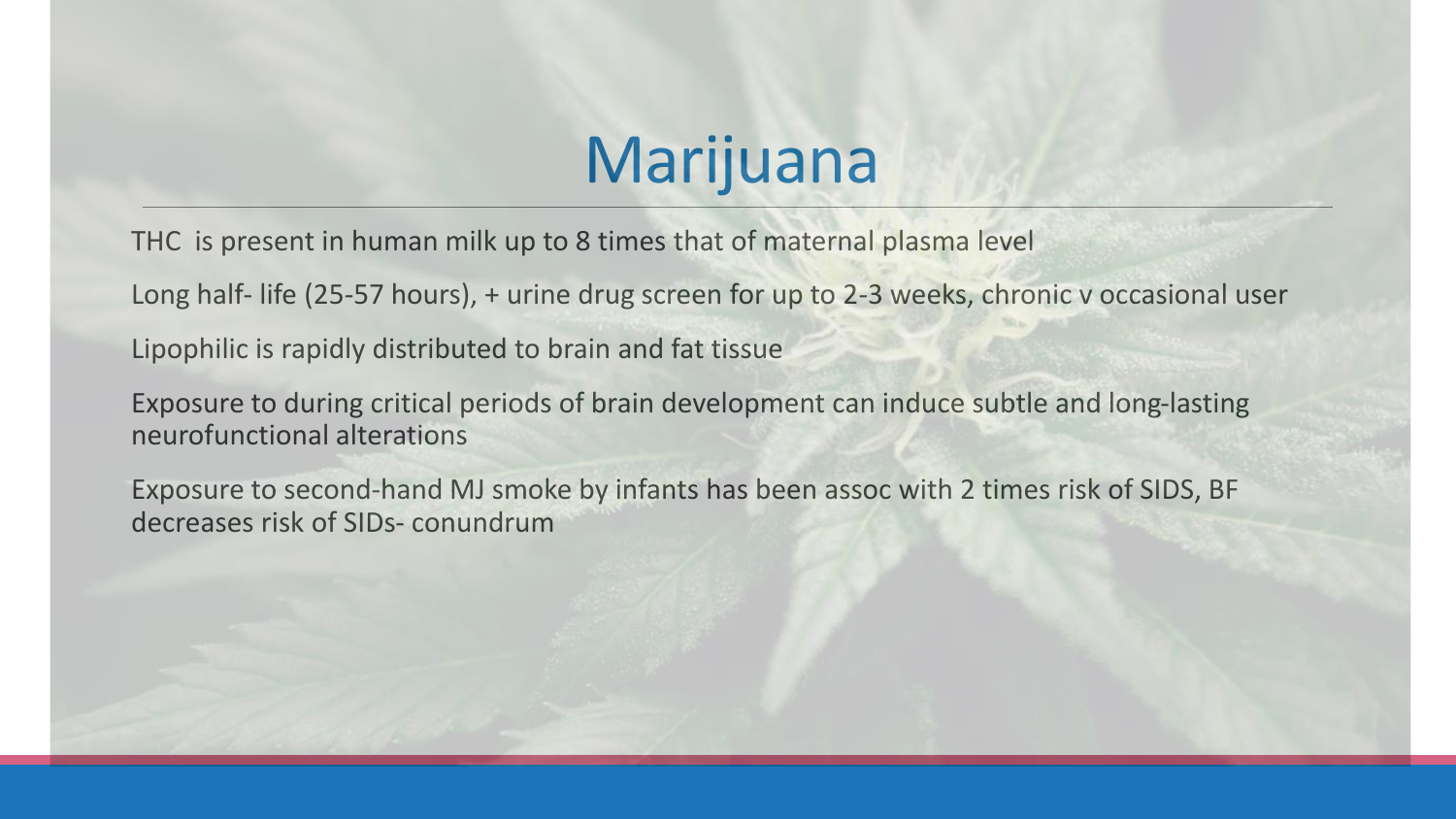# Marijuana

Regular/Daily user- medical indication v. recreational

Occasional user

Newborn Nursery, recommend against use if they desire to breastfeed

Our institution ICN

- Babies born < 32 weeks breast milk will be given breastmilk
- Babies born > 32 weeks mothers advised to pump and dump until UDS negative